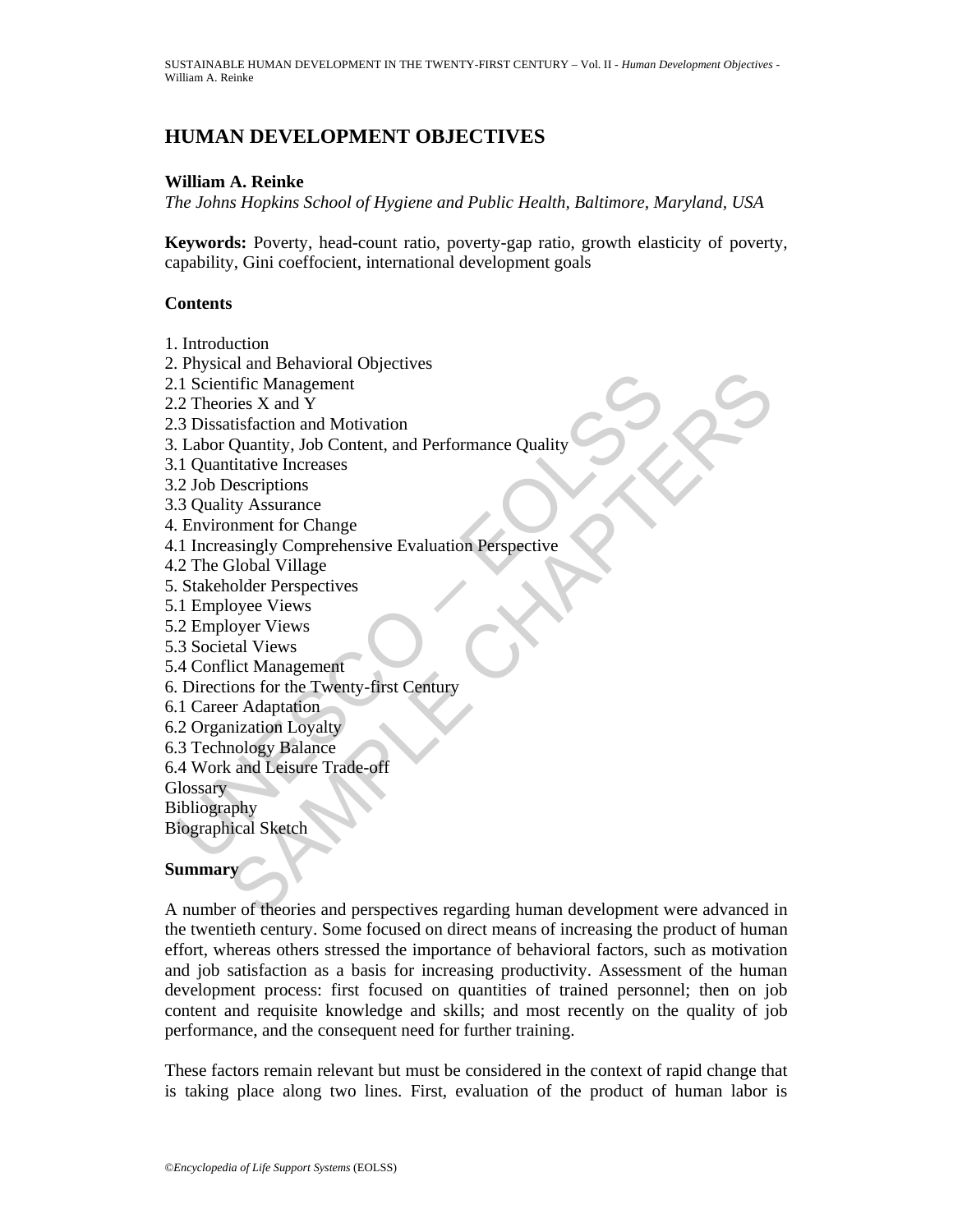broadening from cost-effectiveness concerns to issues of equity, quality, and satisfaction, as well as program sustainability and resources renewal. Second, the growth of multi-national enterprises, and advances in information technology are creating the global village as the base of human development in the twenty-first century. Cognizance must be taken of the new climate, as well as the traditional employee, employer and societal perspectives, as human development objectives are formulated for the new era.

relational arrangements that minimize the importance of facture<br>distractions, organizational loyalities will be challenged, and efforts a<br>distintutional loyaly must be emphasized. Third, the technology<br>didvidual settings m tional arrangements that minimize the importance of face-to-face social, cons, organizational loyalties will be challenged, and efforts at social cohesions, organizational loyalties will be challenged, and efforts at socia Four directions are discerned in the formulation. First, in anticipation of continuing technological change, persons cannot prepare to follow a single career path but must be prepared to adapt to new career demands throughout their lifetime. Second, because globalization and advances in telecommunications will foster development of organizational arrangements that minimize the importance of face-to-face social interactions, organizational loyalties will be challenged, and efforts at social cohesion and institutional loyalty must be emphasized. Third, the technology appropriate for individual settings must be defined in order to ensure that human development actions are appropriate and a proper technological balance is achieved. Finally, the presence of great affluence at one end of the social spectrum and the continuing fight for survival at the other raises quality of life and equity questions that must be addressed in setting development objectives. Issues regarding child labor and the trade-off between work and leisure, and matters of resources renewal are among the specific concerns.

## **1. Introduction**

In the first instance human energy is expended in order to produce food, shelter, or other life-sustaining commodities. When the essentials for subsistence have been acquired the question arises whether the objective remains limited to the product of the labor or whether the satisfaction and sense of accomplishment inherent in the labor itself are also of value. Historically economists have focused attention on measures of productivity, but some economists and other behavioral scientists have considered the fundamental utility of pleasurable activity as well.

The industrial revolution has complicated the picture as the efforts of individuals have been combined within large organizations which themselves have purpose and lifelike characteristics. Young enterprises, for example, tend to be vibrant, innovative, and increasingly productive, whereas "mature" organizations may, like older individuals, devote their principal energies to the preservation of what has already been gained. The challenge is thus to establish organizational objectives that are mutually compatible with the aims and desires of individual members of the organization team. Or attention may be directed to the resolution of conflicts between the two sets of goals. Although unduly simplistic, the argument has been made that in order for organizations to be optimally productive, they must mobilize the efforts of persons who find the work distasteful. An automobile assembly line made up of highly specialized individuals might be maximally productive, whereas worker satisfaction could be maximized if each individual were made responsible for a recognizable final product for which s/he could take satisfaction. The compromise solution has been found in the organization of teams with output objectives broader (e.g., assembly of the engine) than those for a worker who was formerly expected only to drill three holes in the engine block.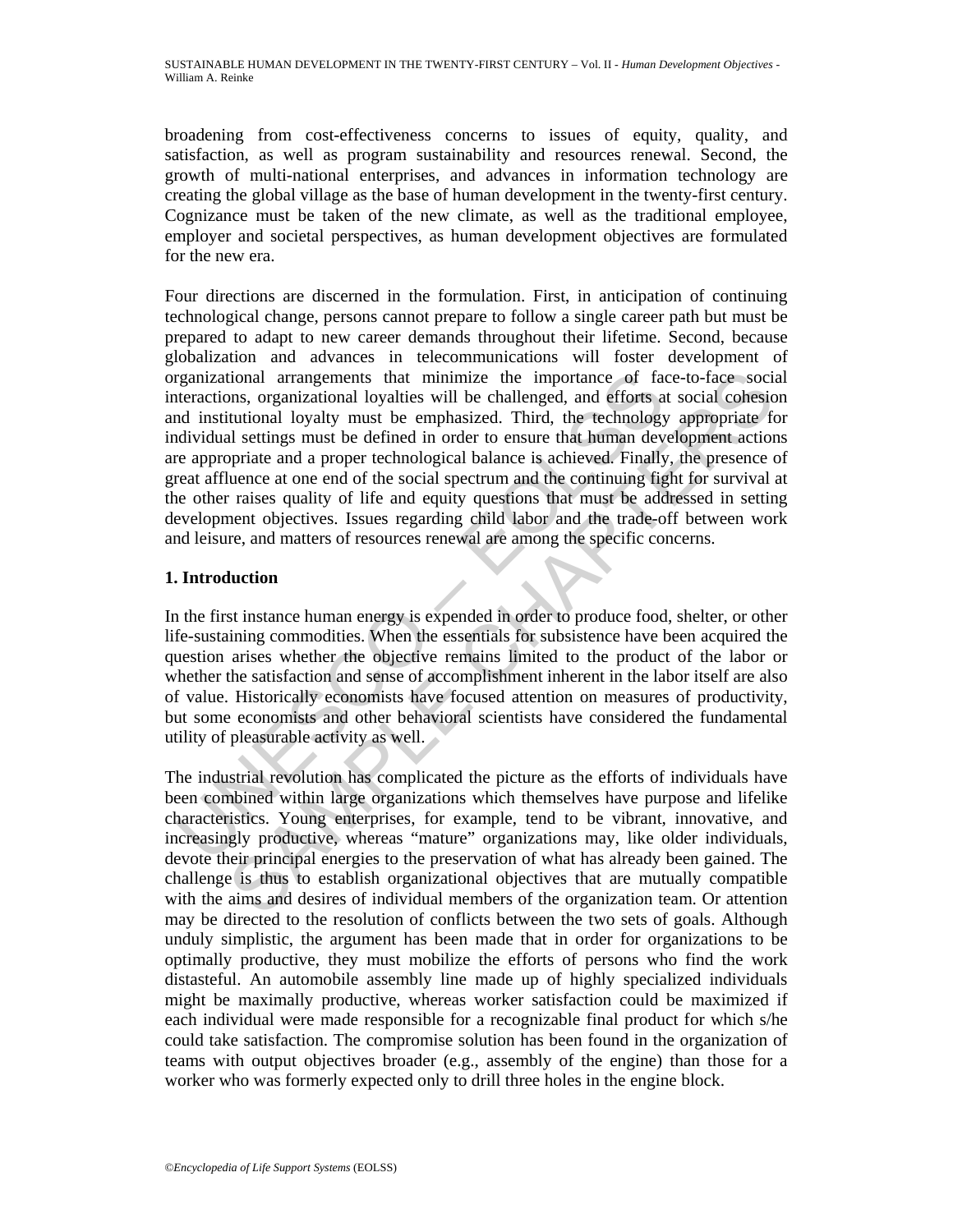Methods developed especially during the first half of the twentieth century for increasing the quantity of output are reviewed in the next section. Because in recent years attention has shifted to measures of the quality and effectiveness of effort, the following section summarizes this development. With the current state of thinking in hand we highlight in Section 4 certain features of the current twenty-first century environment that suggest the need for a further elaboration of human development objectives. In this environment the perspectives of employees, employers and society at large must all be recognized. Section 5 therefore reviews these perspectives. In the final section projection of likely directions of change is discussed under four headings: career adaptation, organization loyalty, technology balance, and work and leisure trade-off.

## **2. Physical and Behavioral Objectives**

## **2.1 Scientific Management**

**1. Scientific Management**<br>the early work of Taylor, Gilbreth, and others attempted to provide<br>hysical environment for productive labor. It was presumed, for e<br>mount of gravel that could be moved manually per hour from on **EXECUTE:**<br> **ACCONDIGNATION**<br> **EXECUTE CONSTED AND INTER CONSTED ENDED AND THE SET AND IN THE SET AND IN THE SET AND IN THE SET AND NET AN INTERENT AND INTERENT AND INTERENT AND INTERENT AND INTERENT AND INTERENT AND INTER** The early work of Taylor, Gilbreth, and others attempted to provide the best possible physical environment for productive labor. It was presumed, for example, that the amount of gravel that could be moved manually per hour from one location to another depended upon the size and shape of shovel used. A small shovel would obviously limit the amount of material transported per shovel full, whereas an excessively large shovel would increase the weight to the point where the worker would quickly tire and productivity would consequently decline. The aim was to determine the optimum size.

In the case of assembly operations, positioning of the separate items to be assembled was recognized to be important. Unnecessary reaching for parts would be both timeconsuming and tiring. Thus studies were undertaken to position parts in an array that minimized body movement.

## **2.2 Theories X and Y**

Productivity improvements arising from such investigations served to advance the new field of scientific management. In some cases, however, rising productivity was noted regardless of whether the physical environment was enhanced or worsened. It seemed that the mere expression of concern for worker welfare was appreciated apart from any physical changes introduced. The acknowledged importance of social, as well as physical, considerations in worker performance led to various behavioral theories of personnel management, of which two are highlighted here.

McGregor distinguished what he referred to as management Theories X and Y. According to theory X work is distasteful and will be shunned whenever possible. Therefore supervisors must exercise tight control over subordinates to ensure fulfillment of organization objectives that are thought to be at odds with those of the persons working in it. In contrast Theory Y proposes that individuals gain satisfaction from worthwhile accomplishments and therefore are self-motivated to engage in productive effort. The supervisor's role, therefore, is to guide the energies of subordinates in directions that meet organization needs while providing a sense of accomplishment to its members. Current thinking emphasizes the importance of making Theory Y viable in practice.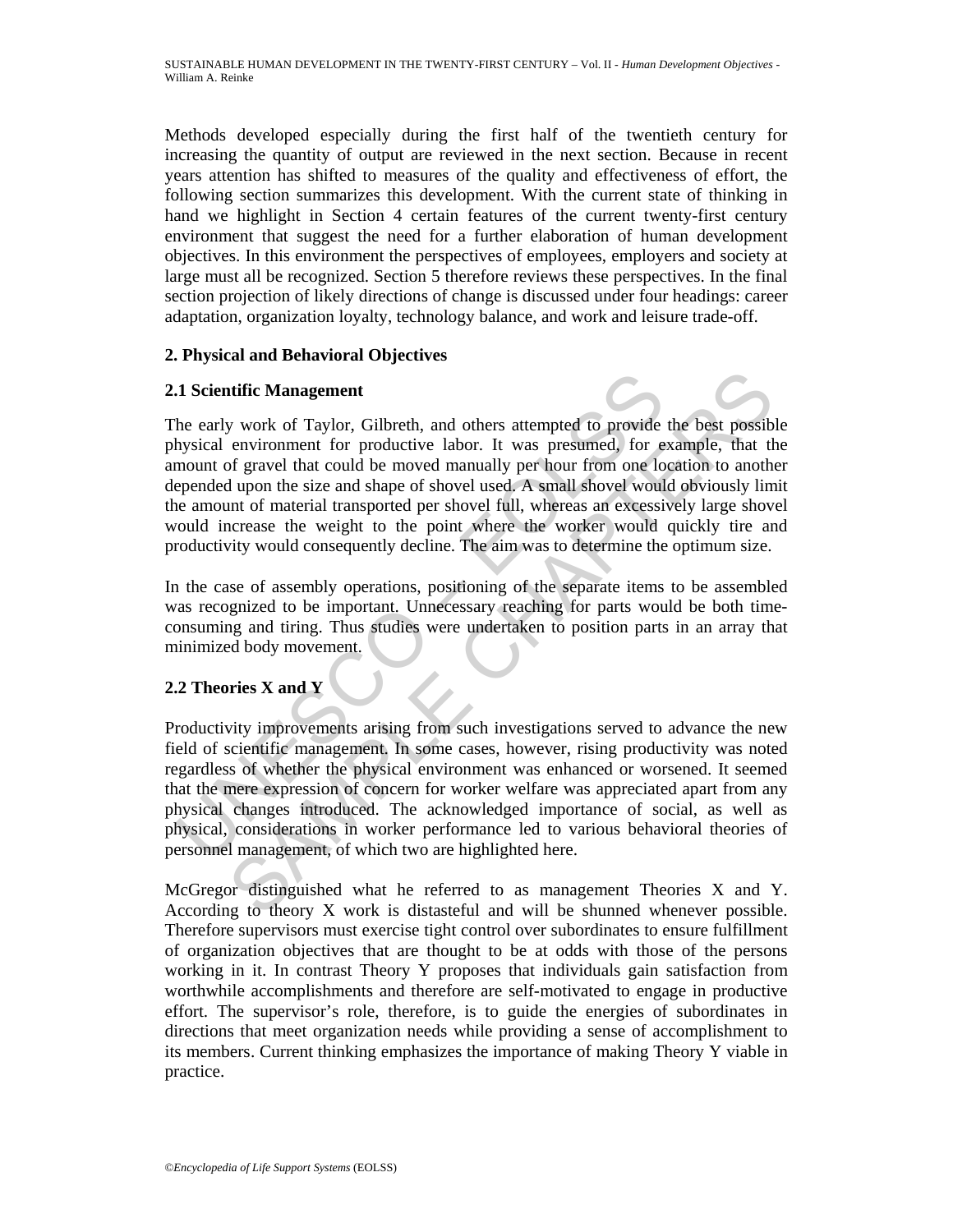## **2.3 Dissatisfaction and Motivation**

Herzberg added further insight regarding behavioral influences by distinguishing between contextual factors and content factors of the job. He argued that worker dissatisfaction arises from contextual factors such as low pay, poor working conditions, incompetent supervision and poor administration. Removal of these negative influences will overcome the dissatisfaction but will not produce the desired positive effects on productivity and performance. These come from motivational factors inherent in the job content. Under favorable circumstances workers respond positively to the work itself and associated sense of responsibility, opportunities for self-improvement, and recognition, advancement and general sense of achievement gained on the job.

oo often attention is limited to removal of the negative features of the lalate to readily identifiable tangible factors, such as pay increases<br>rangements. It is more difficult to provide the necessary positive relations<br>t In reation is limited to removal of the negative features of the job because the readily identifiable tanguble factors, such as pay increases and supervisors. It is more difficult to provide the conessary positive forces t Too often attention is limited to removal of the negative features of the job because they relate to readily identifiable tangible factors, such as pay increases and supervisory arrangements. It is more difficult to provide the necessary positive forces that make the job interesting and challenging. When positive reinforcement is sought, however, notions of direction and control are de-emphasized in favor of considerations of teamwork and self-improvement. High priority is given to maintenance and enhancement of employee morale because this stimulates the motivation, selfactualization, and teamwork that are in the organization's interests as well as those of its members.

## **3. Labor Quantity, Job Content, and Performance Quality**

The above thinking is mainly a product of the first half of the twentieth century. Post-World War II independence for many countries; and consequent concern for their economic and social development brought another level of human development concerns to the forefront during the second half of the century. A WHO health manpower study identified three phases in this interest that led to three distinct sets of manpower objectives. Because the health sector experience is thought to be more generally applicable, it is reviewed below.

## **3.1 Quantitative Increases**

As countries gained independence they assumed direct responsibility for expansion of their agricultural and industrial bases, and for the health, education, and other social services of their people. In undertaking these tasks the severe shortage of qualified personnel soon became apparent. This led to massive training efforts; the capacity of existing programs was increased, and new schools were opened. The number of medical schools in India, for example, went from fewer than a dozen at time of independence in 1947 to well over one hundred today.

Quantitative increases in personnel are made in response to three influences. First, existing personnel must be replaced as they retire or leave service. While retirement may not be an important consideration in a young society, moves from public to private employment or from one sector to another can be significant. If the economy is not prepared to absorb a massive increase in the number of trained doctors, for example, many may leave the country or the health field, thereby causing wastage of the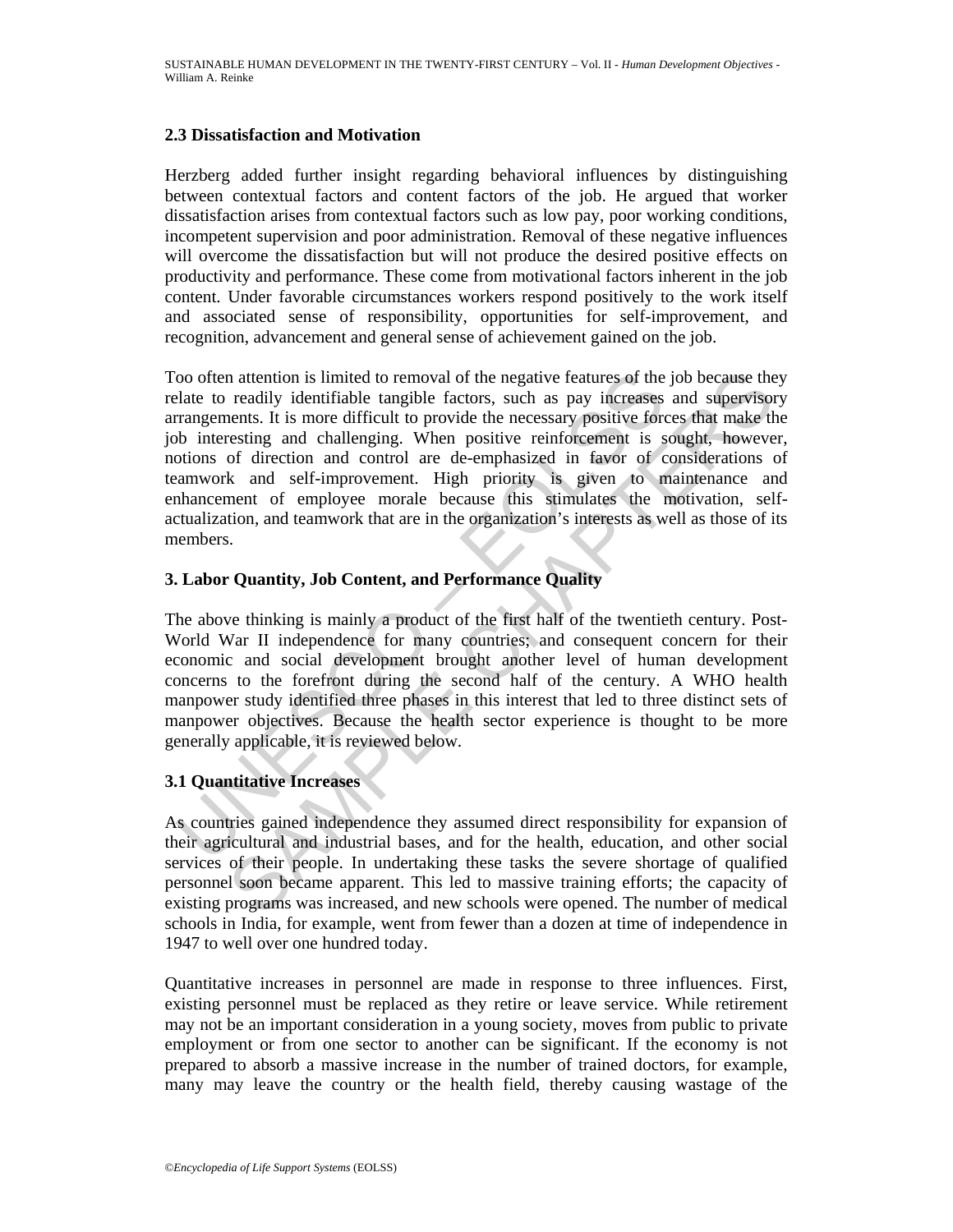resources employed in their training.

Population growth, the second contributor to the need for more trained personnel, can place major demands on limited resources just to maintain existing inadequate standards of care. Where population is growing at the rate of two percent annually the number of additional personnel needed in 20 years must increase by 49 percent simply to maintain the status quo.

Standards improvement is the third factor affecting the level of personnel need. Unfortunately, the three factors interact to exacerbate their separate effects. To illustrate, suppose that a country whose population is increasing by two percent annually wishes to halve its population per doctor ratio from 4000 to 2000 in twenty years. To accomplish this the number of doctors must be increased by 197 percent, nearly a three-fold growth.

## **3.2 Job Descriptions**

ears. To accomplish this the number of doctors must be increased<br>early a three-fold growth.<br>
2 Job Descriptions<br>
analyses of manpower shortages produce evidence of the magni<br>
analyses of manpower shortages produce evidence o accomplish this the number of doctors must be increased by 197 percent<br>three-fold growth.<br>
Descriptions<br>
so f manpower shortages produce evidence of the magnitude of trainin<br>
but they shed little light on the content of Analyses of manpower shortages produce evidence of the magnitude of training required, but they shed little light on the content of that training. One country was found to have twice as many doctors as nurses, and nearly 70 percent of the doctors were located in three large cities. In contrast, another country had more than five nursemidwives for every doctor, and many of the former were based in rural areas where there was one doctor per 60 000 population. The need for nurses is evident in the first case, while the doctor shortage is apparent in the second situation. What should be the training of these additional personnel, however? Urban doctors in the first setting were undoubtedly performing many functions usually reserved for nurses, whereas nursemidwives in the second country were probably functioning as independent medical practitioners. Since these circumstances were likely to prevail for some time, how should they be reflected in the training curricula?

The raising of such questions suggests the need for locally relevant operational studies to assess health needs, the extent to which they are being met adequately, and the skills mix required to fill existing gaps, both in terms of type of service and geographical distribution. Functional analysis methods have been developed and widely applied to this second phase of manpower development concern.

> TO ACCESS ALL THE **15 PAGES** OF THIS CHAPTER, Visi[t: http://www.eolss.net/Eolss-sampleAllChapter.aspx](https://www.eolss.net/ebooklib/sc_cart.aspx?File=E6-60-05-01)

#### **Bibliography**

- - -

Abbott L. D., ed. (1948). *Masterworks of Economics*. Garden City, NY: Doubleday and Co., Inc. [Digest